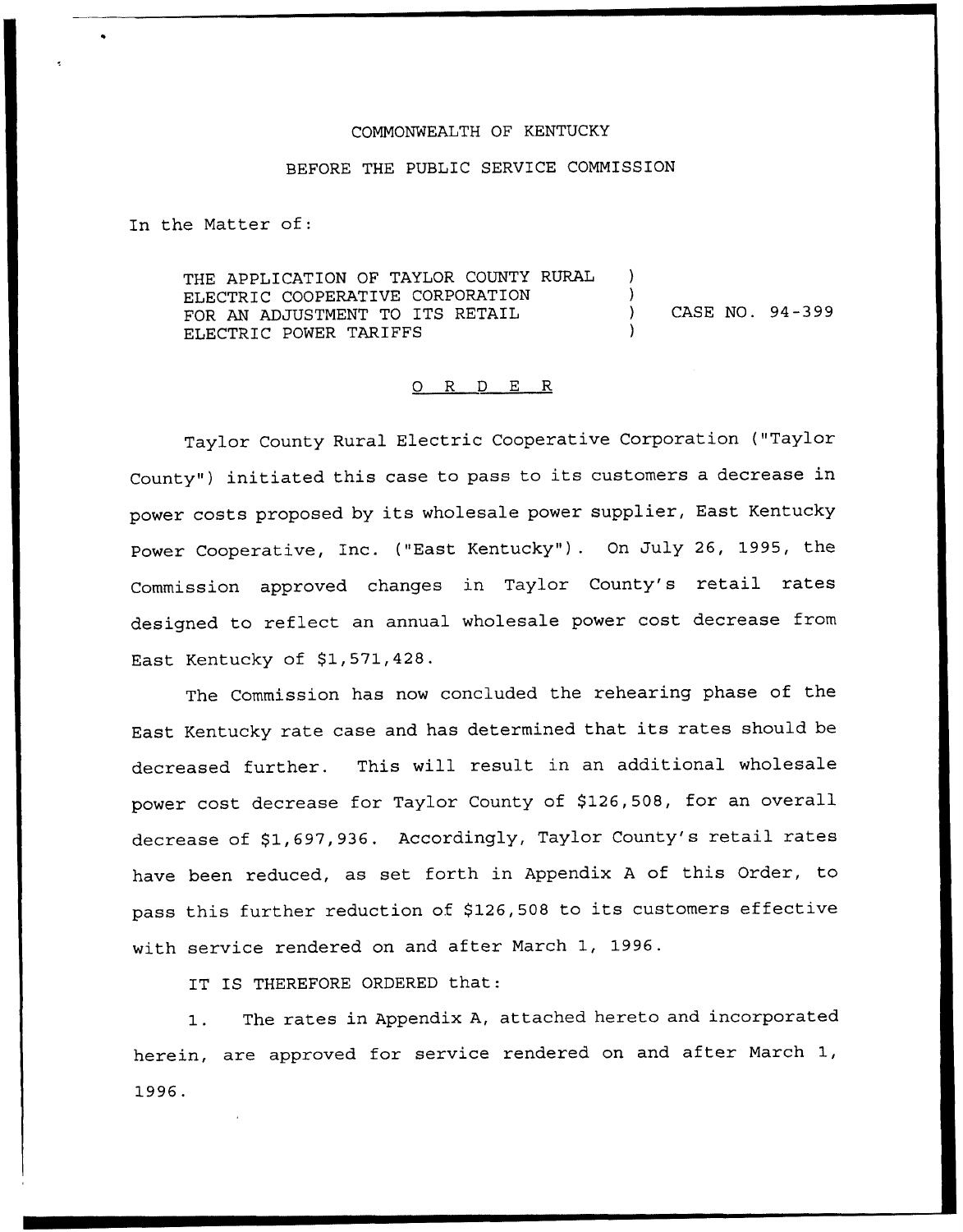2. Within <sup>20</sup> days of the date of this Order, Taylor County shall file with the Commission revised tariff sheets setting out the rates approved herein.

Done at Frankfort, Kentucky this 28th day of February, 1996.

PUBLIC SERVICE COMMISSION

irman Breadus

Vice Chairman

Commissione

ATTEST:

Executive Director